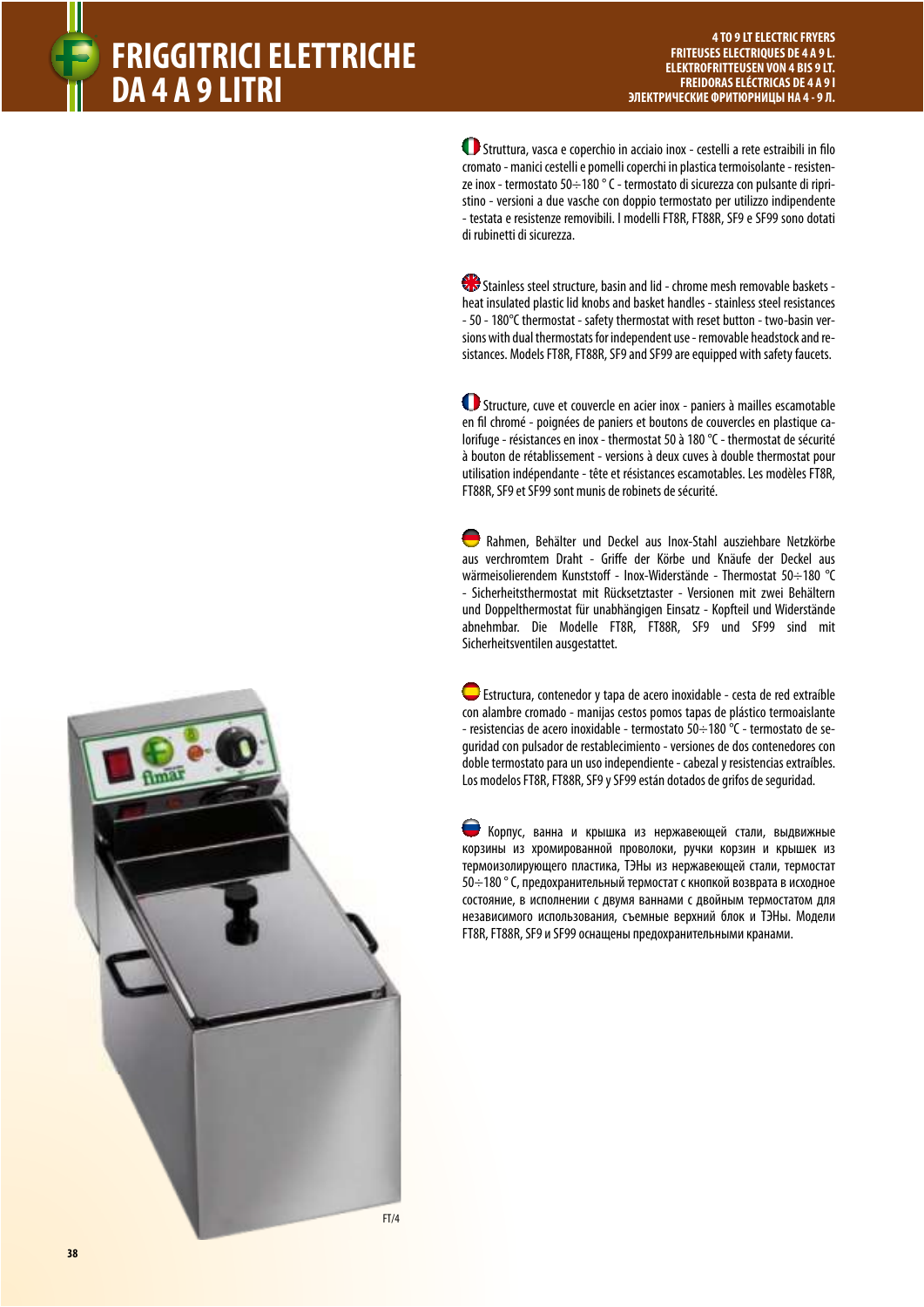## **4 TO 9 LT ELECTRIC FRYERS FRITEUSES ELECTRIQUES DE 4 A 9 L. ELEKTROFRITTEUSEN VON 4 BIS 9 LT. FREIDORAS ELÉCTRICAS DE 4 A 9 l ЭЛЕКТРИЧЕСКИЕ ФРИТЮРНИЦЫ НА 4 - 9 Л.**

## **FRIGGITRICI ELETTRICHE DA 4 A 9 LITRI**



| <b>MODELLO</b><br>MODÈLE<br>MODELO                                                                                                                                  | <b>MODEL</b><br><b>MODELL</b><br>МОДЕЛЬ                                                          | FI/4                  | FT/44                 | FT/8                  | <b>FT/88</b>          | <b>FT/8R</b>          | <b>FT/88R</b>         |
|---------------------------------------------------------------------------------------------------------------------------------------------------------------------|--------------------------------------------------------------------------------------------------|-----------------------|-----------------------|-----------------------|-----------------------|-----------------------|-----------------------|
| POTENZA<br>PUISSANCE<br>POTENCIA                                                                                                                                    | <b>POWER</b><br><b>LEISTUNG</b><br>МОЩНОСТЬ                                                      | 2 kW                  | $2 + 2$ kW            | 3,25 kW               | $3,25 + 3,25$ kW      | 3,25 kW               | $3,25 + 3,25$ kW      |
| ALIMENTAZIONE<br>BRANCHEMENT<br>ALIMENTACIÓN                                                                                                                        | <b>POWER SUPPLY</b><br>STROMVERSORGUNG<br>ПОДКЛЮЧЕНИЕ                                            | 230V/1N/50-60Hz       |                       |                       |                       |                       |                       |
| CAPACITÀ VASCA<br><b>BASIN CAPACITY</b><br>CONTENANCE DE LA CUVE<br>FASSUNGSVERMÖGEN DES BEHÄLTERS<br><b>CAPACIDAD CUBA</b><br>ЕМКОСТЬ ВАННЫ                        |                                                                                                  | $3$ Lt.               | $3 + 3$ Lt.           | 6 Lt.                 | $6 + 6$ Lt.           | 6lt.                  | $6 + 6$ Lt.           |
| <b>CAPACITÀ CESTO</b><br><b>BASKET CAPACITY</b><br><b>CONTENANCE PANIER</b><br>KORB-FASSUNGSVERMÖGEN<br><b>CAPACIDAD CESTA</b><br>ВМЕСТИМОСТЬ КОРЗИНЫ               |                                                                                                  | $0,5$ kg              | $0,5 + 0,5$ kg        | 0,8 Kg                | $0,8 + 0,8$ Kg        | 1 Kg                  | $1 + 1$ Kg            |
| TEMPO 0→180°C<br>TEMPS $0 \rightarrow 180^{\circ}$ C<br>TIEMPO 0→180°C                                                                                              | TIME $0 \rightarrow 180^{\circ}$ C<br>ZEIT $0 \rightarrow 180^{\circ}$ C<br><b>BPEMA 0→180°C</b> | $\sim$ 7'             |                       |                       |                       |                       |                       |
| <b>TEMPO FRITTURA</b><br><b>TEMPS DE FRITURE</b><br>TIEMPO DE FREÍDO                                                                                                | <b>FRYING TIME</b><br><b>FRITTIERZEIT</b><br>ВРЕМЯ ОБЖАРИВАНИЯ                                   | $\sim 6'$             |                       | $\sim$ 5'             |                       |                       |                       |
| TEMPERATURA DI LAVORO<br>WORKING TEMPERATURE<br><b>TEMPERATURE DE TRAVAILAR</b><br><b>BEITSTEMPER ATUR</b><br><b>TEMPERATUR A DE TRABAJO</b><br>РАБОЧАЯ ТЕМПЕРАТУРА |                                                                                                  | $0\div180^\circ$ C    |                       |                       |                       |                       |                       |
| PRODUZIONE ORARIA<br>PRODUCTION PAR HEURE STUNDENLEISTUNG<br>PRODUCCIÓN HORARIA                                                                                     | <b>HOUR PRODUCTION</b><br>ПОЧАСОВОЕ ПРОИЗВОДСТВО                                                 | 4,5 Kg                | $4,5 + 4,5$ Kg        | 8 Kg                  | $8 + 8$ Kg            | 8 Kg                  | $8 + 8$ Kg            |
| <b>DIMENSIONI</b><br><b>DIMENSIONS</b><br><b>DIMENSIONES</b>                                                                                                        | <b>DIMENSIONS</b><br>ABMESSUNGEN<br><b>РАЗМЕРЫ</b>                                               | 240x430x<br>300h (mm) | 420x430x<br>300h (mm) | 330x600x<br>300h (mm) | 600x600x<br>300h (mm) | 330x600x<br>300h (mm) | 600x600x<br>300h (mm) |
| PESO NETTO<br>POIDS NET<br>PESO NETO                                                                                                                                | <b>NET WEIGHT</b><br><b>NETTOGE WICHT</b><br><b>BEC HETTO</b>                                    | 5 Kg                  | 8 Kg                  | 6 Kg                  | 11 Kg                 | 6 Kg                  | 11 Kg                 |
| PESO LORDO<br><b>POIDS BRUT</b><br>PESO BRUTO                                                                                                                       | <b>GROSS WEIGHT</b><br><b>BRUTTOGEWICHT</b><br><b>BEC БРУТТО</b>                                 | 6 Kg                  | 10 Kg                 | 7 Kg                  | 13 Kg                 | 7 Kg                  | 13 Kg                 |
| <b>DIMENSIONI IMBALLO</b><br>PACKAGED DIMENSIONS<br>DIMENSIONS DE L'EMBALLAGE<br>VERPACKUNGSABMESSUNGEN<br>DIMENSIONES DEL EMBALAJE<br>РАЗМЕРЫ УПАКОВКИ             |                                                                                                  | 500x280x<br>340h (mm) | 480x440x<br>380h (mm) | 530x390x<br>380h (mm) | 560x390x<br>380h (mm) | 600x500x<br>380h (mm) | 630x500x<br>380h (mm) |
| <b>VOLUME IMBALLO</b><br>PACKAGED VOLUME<br><b>VOLUME DE L'EMBALLAGE</b><br>VERPACKUNGSVOLUMEN<br><b>VOLUMEN DEL EMBALAJE</b><br>ОБЪЕМ УПАКОВКИ                     |                                                                                                  | $0,048 \text{ m}^3$   | $0,080 \text{ m}^3$   | $0,079 \text{ m}^3$   | $0,083 \text{ m}^3$   | $0,114 \text{ m}^3$   | $0,120 \text{ m}^3$   |